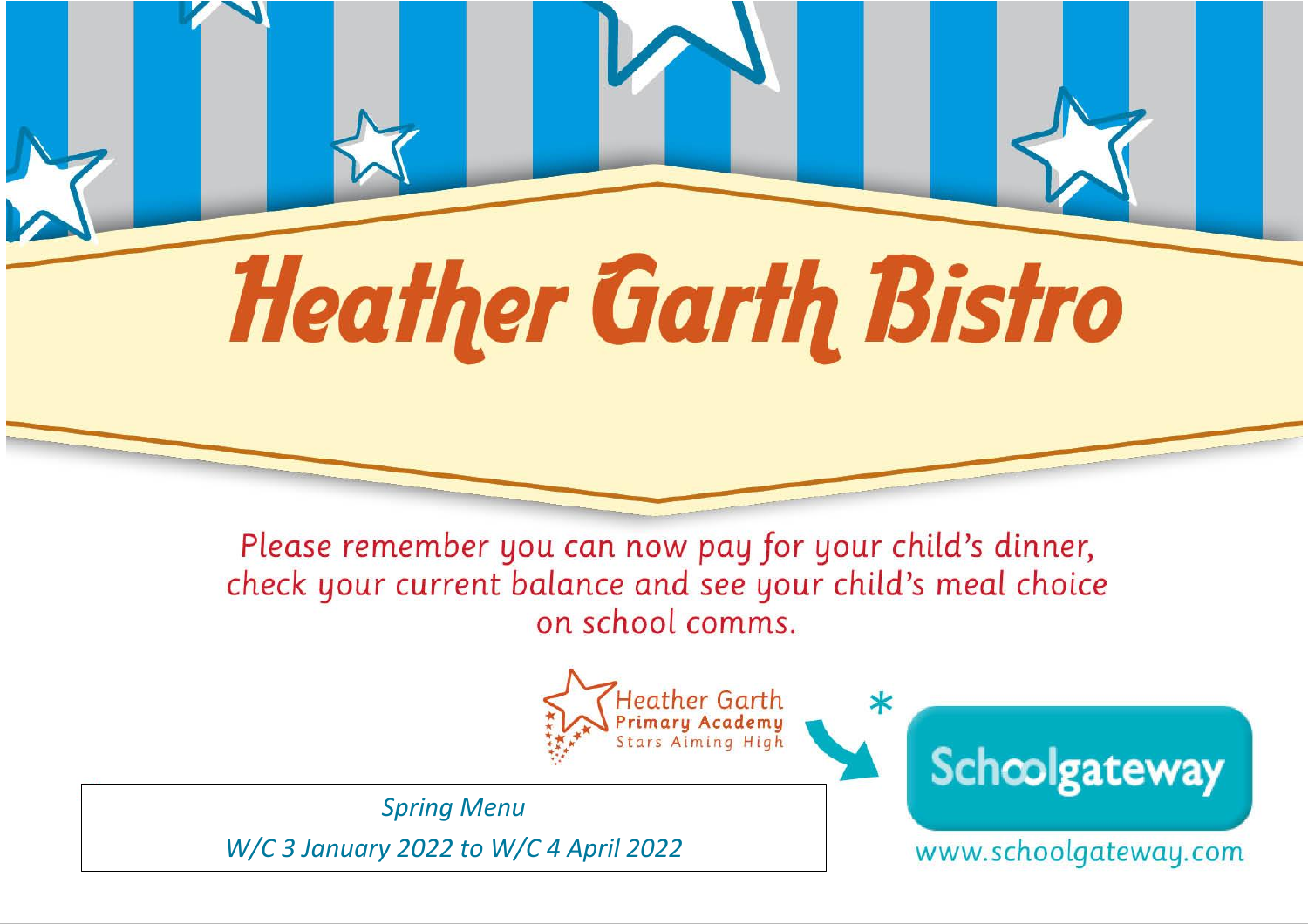

### *Heather Garth Bistro Menu Week 1*

### *Week commencing 3 January, 24 January, 14 February, 28 February and 21 March 2022*

| Week 1           | <b>Monday</b>                                                          | <b>Tuesday</b>                                                             | <b>Wednesday</b>                                                                | <b>Thursday</b>                                                           | <b>Friday</b>                                                          |  |  |
|------------------|------------------------------------------------------------------------|----------------------------------------------------------------------------|---------------------------------------------------------------------------------|---------------------------------------------------------------------------|------------------------------------------------------------------------|--|--|
| <b>Option 1</b>  | Pasta Bolognaise<br>Served with<br>Garlic Bread                        | Roast Pork &<br>Yorkshire Pudding<br>served with<br><b>Mashed Potatoes</b> | All Day Breakfast                                                               | Chicken Burger in a Bun<br>Served with<br><b>Smiley Faces</b>             | <b>Fish Goujons</b><br>served with<br>Chips                            |  |  |
| <b>Option 2</b>  | Cheese Panini<br>Served with<br><b>Potato Twisters</b>                 | Cheesy Pasta Bake<br>Served with<br>Crusty Bread                           | Tomato & Basil Pasta<br>Served with<br>Garlic Bread                             | Vegetarian Lasagne<br>Served with<br><b>Crusty Bread</b>                  | Macaroni Cheese &<br>Garlic Slice                                      |  |  |
| <b>Lite Bite</b> | Jacket Potato<br>with Assorted Fillings<br>including<br>Cheese & Beans | Jacket Potato<br>with Assorted Fillings<br>including<br>Tuna Mayo          | Jacket Potato<br>with Assorted Fillings<br>including.<br><b>Bolognese Sauce</b> | Jacket Potato<br>with Assorted Fillings<br>including<br>Coleslaw & Cheese | Jacket Potato<br>with Assorted Fillings<br>including<br>Beans & Cheese |  |  |
| <b>Veggies</b>   | <b>Diced Carrots</b><br>Garden Peas                                    | Cauliflower<br>Carrots                                                     | <b>Mixed Vegetables</b>                                                         | Fresh Broccoli<br>Carrots                                                 | <b>Baked Beans</b><br>Garden Peas                                      |  |  |
| <b>Dessert</b>   | Chocolate Chip Sponge<br>& Custard                                     | Raspberry Topped<br>Shortbread                                             | Iced Sponge & Custard                                                           | Jelly & Ice Cream                                                         | <b>Chocolate Muffin</b>                                                |  |  |
| <b>Drinks</b>    | Jugs of fresh water on each table every day                            |                                                                            |                                                                                 |                                                                           |                                                                        |  |  |
| <b>Daily</b>     | Self-Serve Salad Bar, Yoghurts, Cheese and Crackers & Fruit Pots       |                                                                            |                                                                                 |                                                                           |                                                                        |  |  |

*May we remind you of our school meals debt policy:- If your child orders a school meal, you MUST pay in advance. A school meal costs £2.20 per day (£11.00 per week).*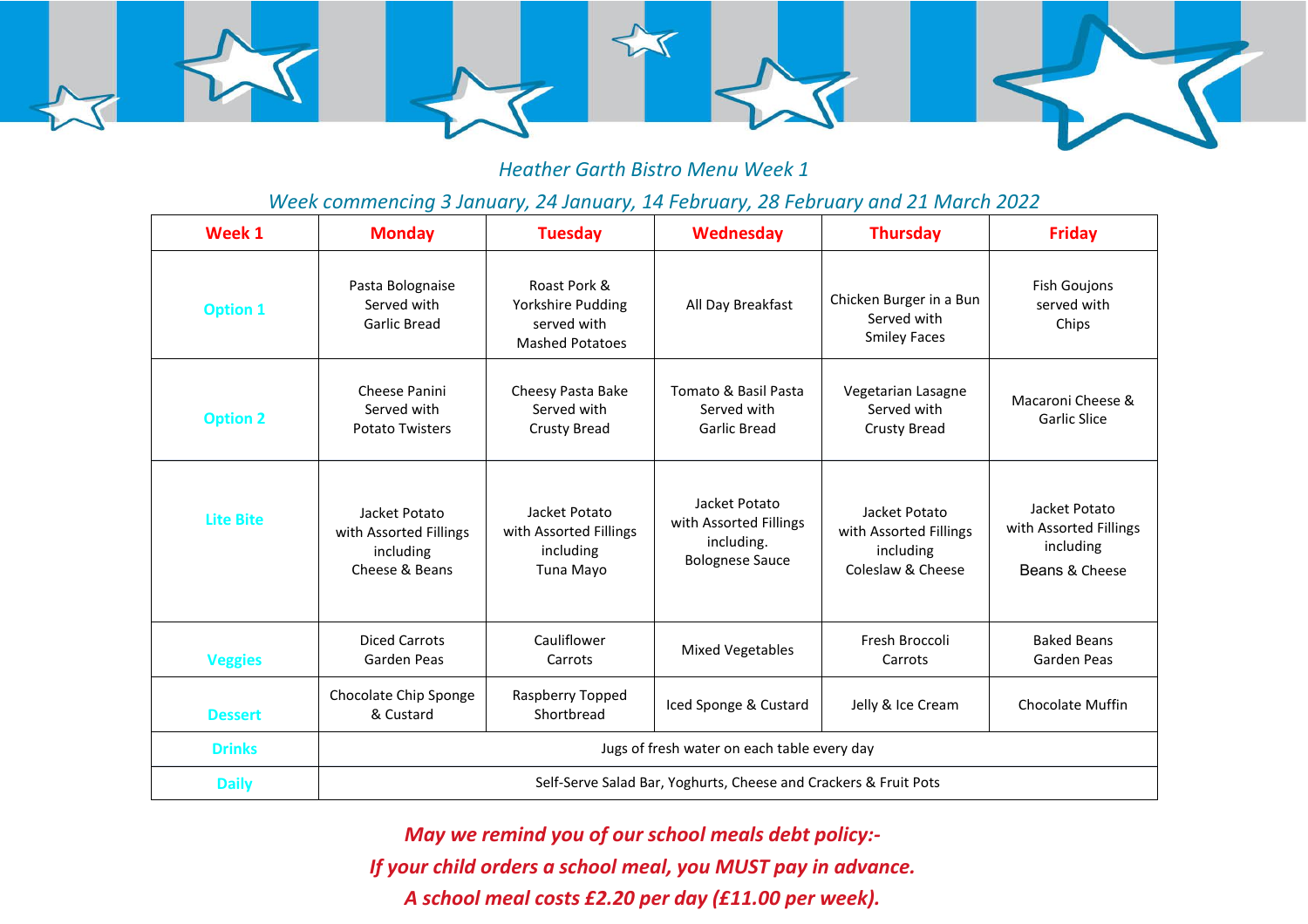

### *Heather Garth Bistro Menu Week 2*

### *Week commencing 10 January, 31 January,7 March and 28 March 2022*

| Week 2           | <b>Monday</b>                                                           | <b>Tuesday</b>                                                               | Wednesday                                                               | <b>Thursday</b>                                                         | <b>Friday</b>                                                          |  |  |
|------------------|-------------------------------------------------------------------------|------------------------------------------------------------------------------|-------------------------------------------------------------------------|-------------------------------------------------------------------------|------------------------------------------------------------------------|--|--|
| <b>Option 1</b>  | Sausage & Mash                                                          | Roast Chicken &<br>Yorkshire Pudding<br>served with<br><b>Roast Potatoes</b> | Cheese Burger in a Bun<br>Served with<br>Potato Wedges                  | Pork Steak & Stuffing<br>Served with<br><b>Mashed Potatoes</b>          | Fillet of Fish<br>Served with<br>Chips                                 |  |  |
| <b>Option 2</b>  | Creamy Tomato Pasta<br>served with<br><b>Crusty Bread</b>               | Cheesy Pasta Bake<br>Served with<br>Crusty Bread                             | Tomato & Basil Pasta<br>Served with<br>Garlic Bread                     | Vegetarian Lasagne<br>Served with<br><b>Crusty Bread</b>                | Macaroni Cheese &<br><b>Garlic Slice</b>                               |  |  |
| <b>Lite Bite</b> | Jacket Potato<br>with Assorted Fillings<br>including<br>Tuna Mayonnaise | Jacket Potato<br>with Assorted Fillings<br>including<br>Cheese & Beans       | Jacket Potato<br>with Assorted Fillings<br>including<br>Sausage & Beans | Jacket Potato<br>with Assorted Fillings<br>including<br>Tuna Mayonnaise | Jacket Potato<br>with Assorted Fillings<br>including<br>Cheese & Beans |  |  |
| <b>Veggies</b>   | <b>Mixed Vegetables</b>                                                 | Carrots<br>Fresh Broccoli                                                    | Garden Peas<br>Sweetcorn                                                | <b>Farmhouse Vegetables</b>                                             | Spaghetti Hoops<br>Garden Peas                                         |  |  |
| <b>Dessert</b>   | Jam Feathered Sponge<br>& Custard                                       | Oatie Cookie                                                                 | Chocolate Sponge &<br>Custard                                           | Cupcakes                                                                | Doughnuts                                                              |  |  |
| <b>Drinks</b>    | Jugs of fresh water on each table everyday                              |                                                                              |                                                                         |                                                                         |                                                                        |  |  |
| <b>Daily</b>     | Self-Serve Salad Bar, Yoghurts, Cheese and Crackers & Fruit Pots        |                                                                              |                                                                         |                                                                         |                                                                        |  |  |

*Your child's dinner account MUST ALWAYS BE IN CREDIT and never in arrears.*

*It is your responsibility to check your child's dinner account on a regular basis and to ensure that it has sufficient funds on for any meals ordered.*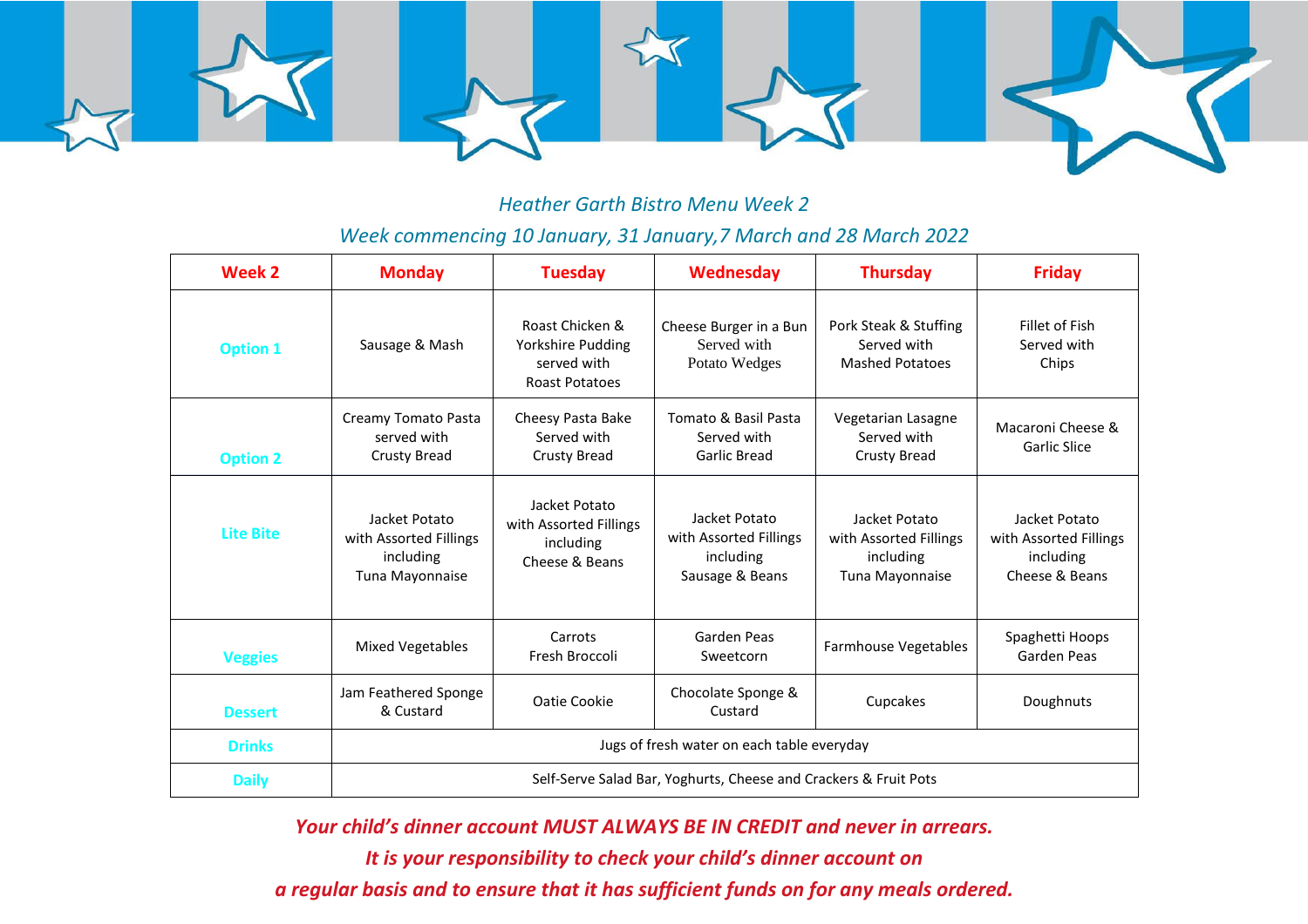

## *Heather Garth Bistro Menu Week 3*

# *Week commencing 17 January, 7 February, 14 March & 4 April 2022*

| Week 3           | <b>Monday</b>                                                             | <b>Tuesday</b>                                                            | <b>Wednesday</b>                                                          | <b>Thursday</b>                                                                | <b>Friday</b>                                                             |  |  |
|------------------|---------------------------------------------------------------------------|---------------------------------------------------------------------------|---------------------------------------------------------------------------|--------------------------------------------------------------------------------|---------------------------------------------------------------------------|--|--|
| <b>Option 1</b>  | Assorted Pizza Slices.<br>Served with.<br>Oven Baked Wedges               | Roast Gammon<br>& Stuffing Balls<br>served with<br><b>Mashed Potatoes</b> | <b>Turkey Meatballs in</b><br><b>Tomato Sauce</b><br>Served with<br>Pasta | Chicken Curry<br>Served with<br>Rice and Naan Bread                            | <b>Fish Fingers</b><br>Served with<br>Chips                               |  |  |
| <b>Option 2</b>  | Creamy Tomato Pasta<br>served with<br><b>Crusty Bread</b>                 | Cheesy Pasta Bake<br>Served with<br><b>Crusty Bread</b>                   | Cowboy Pie<br>Served with<br><b>Crusty Roll</b>                           | Vegetarian Lasagne<br>Served with<br><b>Crusty Bread</b>                       | Macaroni Cheese &<br><b>Garlic Slice</b>                                  |  |  |
| <b>Lite Bite</b> | Jacket Potato<br>with Assorted Fillings<br>including<br>Cheese & Coleslaw | Jacket Potato<br>with Assorted Fillings<br>including<br>Tuna Mayonnaise   | Jacket Potato<br>with Assorted Fillings<br>including<br>Cheese & Beans    | Jacket Potato<br>with Assorted Fillings<br>including<br>Veggie Sausage & Beans | Jacket Potato<br>with Assorted Fillings<br>including<br>Cheese & Coleslaw |  |  |
| <b>Veggies</b>   | Fresh Broccoli<br>Carrots                                                 | Carrots<br>Cabbage                                                        | Garden Peas<br>Sweetcorn                                                  | <b>Mixed Vegetables</b>                                                        | <b>Baked Beans</b><br><b>Garden Peas</b>                                  |  |  |
| <b>Dessert</b>   | Chocolate Crunch &<br><b>Chocolate Custard</b>                            | Home Made Cookies                                                         | Cherry Muffin Cake<br>& Custard                                           | Chocolate Chip<br>Shortbread                                                   | Ice Cream Tub                                                             |  |  |
| <b>Drinks</b>    | Jugs of fresh water on each table everyday                                |                                                                           |                                                                           |                                                                                |                                                                           |  |  |
| <b>Daily</b>     | Self-Serve Salad Bar, Yoghurts, Cheese and Crackers & Fruit Pots          |                                                                           |                                                                           |                                                                                |                                                                           |  |  |